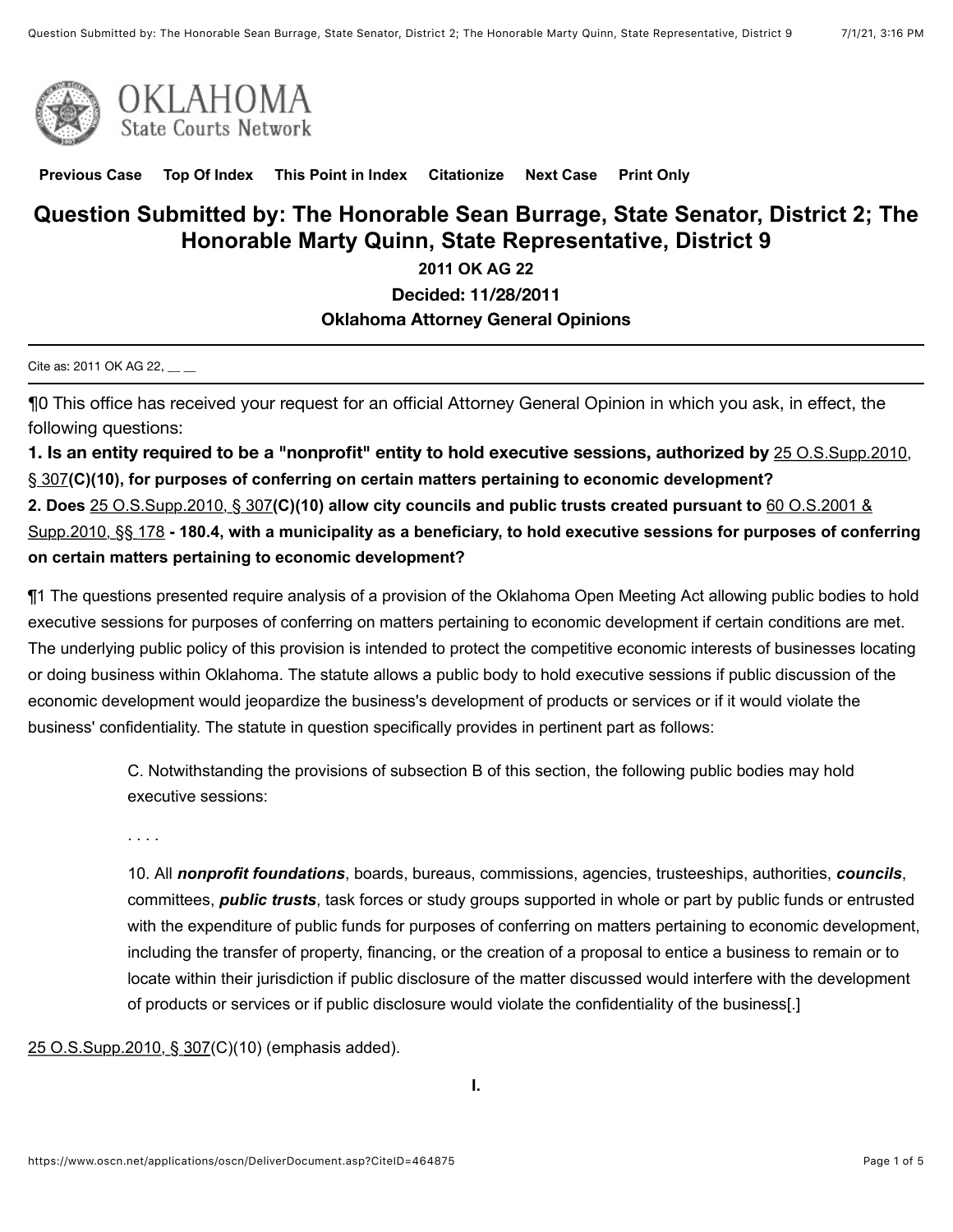## **The Word "Nonprofit" as Used in** [25 O.S.Supp.2010, § 307](https://www.oscn.net/applications/oscn/deliverdocument.asp?citeid=73431)**(C)(10) Applies Only to Foundations and Not Every Entity Listed in the Statute.**

¶2 You first ask if an entity must be "nonprofit" to hold an executive session authorized by [25 O.S.Supp.2010, § 307\(](https://www.oscn.net/applications/oscn/deliverdocument.asp?citeid=73431)C)(10). "When considering the construction to be given a statute, the primary consideration is to ascertain the legislative intent, and this must be determined from the language used." *Stemmons, Inc. v. Universal C.I.I. Credit Corp.*, [301 P.2d 212](https://www.oscn.net/applications/oscn/deliverdocument.asp?citeid=26303), 216 (Okla. 1956). The general rule is that "an adjective at the beginning of a conjunctive phrase applies equally to each object within the phrase." *Lewis v. Jackson Energy Coop.*, 189 S.W.3d 87, 92 (Ky. 2005). "In other words, the first adjective in a series of nouns or phrases modifies each noun or phrase in the following series unless another adjective appears." *Id*. However, this general rule is not applicable to the question presented in this Opinion. "Statutes . . . must be construed as a consistent whole in harmony with common sense and reason." *Cowart v. Piper Aircraft Corp.*, [665 P.2d 315](https://www.oscn.net/applications/oscn/deliverdocument.asp?citeid=9521), 317 (Okla. 1983). A [common sense reading of the statute makes it unnecessary to apply the word "nonprofit" to every entity listed in 25](https://www.oscn.net/applications/oscn/deliverdocument.asp?citeid=73431) O.S.Supp.2010, § 307(C)(10).

<span id="page-1-0"></span>¶3 The language used in [25 O.S.Supp.2010, § 307\(](https://www.oscn.net/applications/oscn/deliverdocument.asp?citeid=73431)C)(10) and generally in the Open Meeting Act, indicates the Legislature intended "nonprofit" to only apply to foundations. The language in Section 307(C)(10) providing for "boards, bureaus, commissions, agencies, trusteeships, authorities, councils, committees, public trusts, task forces or study groups supported in whole or part by public funds" is mirrored almost exactly in the general definition of "public body" provided in 25  $0.8.$ Supp.2010, § 304(1). $1$  The only substantive difference between the entities listed in 25 O.S.Supp.2010, § 304(1) and those listed in [25 O.S.Supp.2010, § 307\(](https://www.oscn.net/applications/oscn/deliverdocument.asp?citeid=73431)C)(10) is the addition of "nonprofit foundations" at the beginning of the list. A consistent reading of the Open Meeting Act requires the nearly identical language appearing in both sections to be given the same meaning. Since [25 O.S.Supp.2010, § 304](https://www.oscn.net/applications/oscn/deliverdocument.asp?citeid=73428)(1) makes no mention of the word "nonprofit" a consistent construction indicates that "nonprofit" would not apply to all the entities listed in [25 O.S.Supp.2010, § 307\(](https://www.oscn.net/applications/oscn/deliverdocument.asp?citeid=73431)C)(10). Because nonprofit foundations are not generally public bodies under the Open Meeting Act, the Legislature only intended to give executive session authority to nonprofit foundations when such foundations are "supported in whole or part by public funds or entrusted with the expenditure of public funds for purposes of conferring on matters pertaining to economic development." *Id.* Any entities listed after "nonprofit foundations" in the statute are not required to also be nonprofit. $^2$  $^2$ 

<span id="page-1-1"></span>**II.**

# **City Councils and Public Trusts May Hold Executive Sessions for Purposes of Conferring on Certain Matter Pertaining to Economic Development Pursuant to** [25 O.S.Supp.2010, § 307](https://www.oscn.net/applications/oscn/deliverdocument.asp?citeid=73431)**(C)(10).**

¶4 You next ask if city councils and public trusts created pursuant to [60 O.S.2001 & Supp.2010, §§ 178](https://www.oscn.net/applications/oscn/deliverdocument.asp?citeid=85799) - 180.4, with a municipality as a beneficiary, may hold executive sessions pursuant to [25 O.S.Supp.2010, § 307\(](https://www.oscn.net/applications/oscn/deliverdocument.asp?citeid=73431)C)(10). The plain language of [25 O.S.Supp.2010, § 307\(](https://www.oscn.net/applications/oscn/deliverdocument.asp?citeid=73431)C)(10) includes both "councils" and "public trusts" as entities that are allowed to hold executive sessions for purposes of conferring on matters pertaining to economic development. The statute grants executive session authority to public bodies to discuss matters of economic development if public disclosure would interfere with the development of products or services or if disclosure would violate the confidentiality of the business. In addition, the plain language imposes no limits on what types of public trusts may hold executive sessions. "The statute is devoid of ambiguity. There is no room for construction or provision for further inquiry when the statute plainly speaks." *Jackson v. Indep. Sch. Dist. No. 16*, [648 P.2d 26](https://www.oscn.net/applications/oscn/deliverdocument.asp?citeid=5264), 29 (Okla. 1982). Therefore, "[b]ecause the language of the statute is plain and unambiguous and its meaning clear, no occasion exists for the operation of rules of construction and its evident meaning must be accepted." *Id.*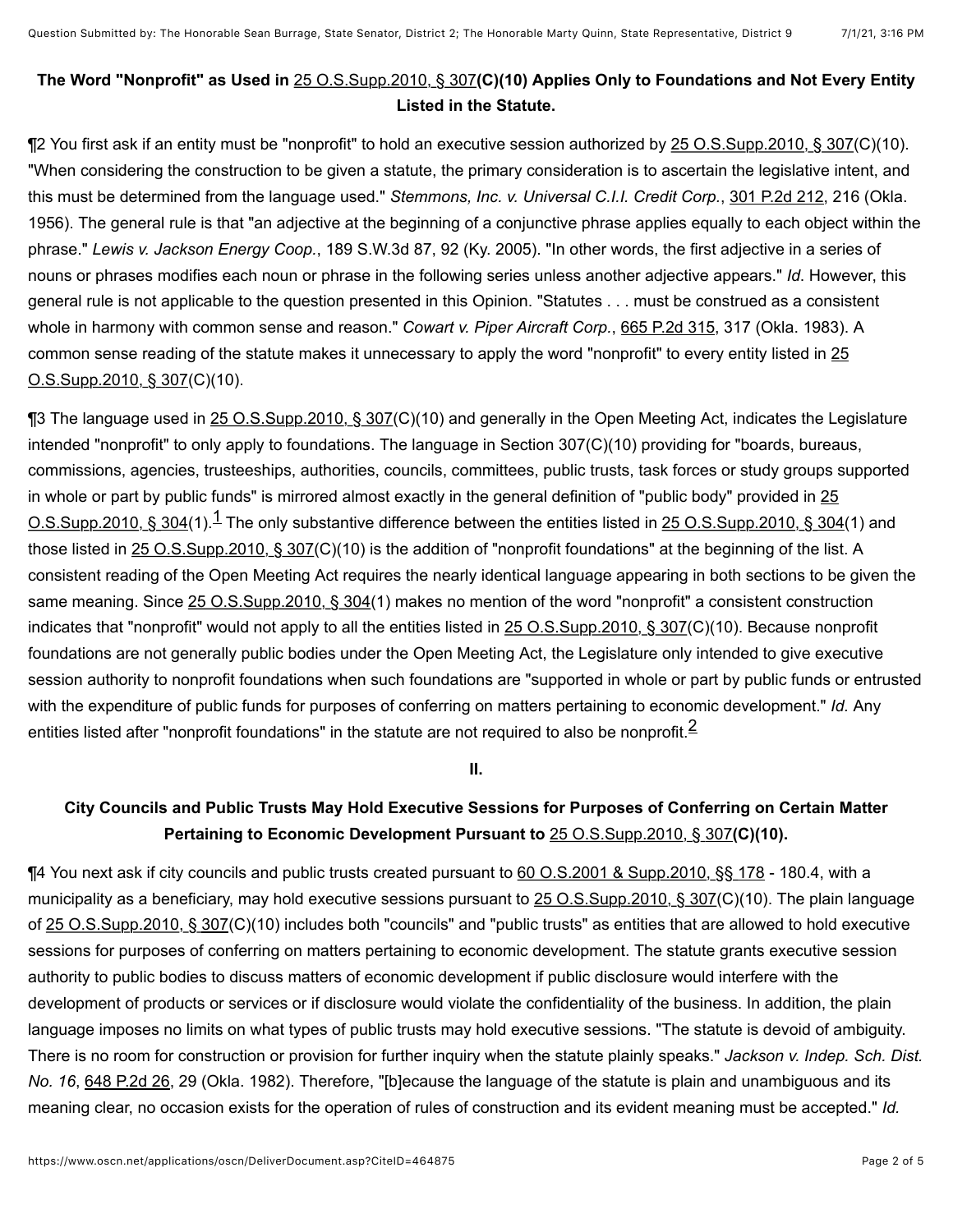City councils and public trusts may hold executive sessions "for purposes of conferring on matters pertaining to economic development, including the transfer of property, financing, or the creation of a proposal to entice a business to remain or to locate within their jurisdiction if public disclosure of the matter discussed would interfere with the development of products or services or if public disclosure would violate the confidentiality of the business." [25 O.S.Supp.2010, § 307](https://www.oscn.net/applications/oscn/deliverdocument.asp?citeid=73431)(C)(10).

#### **III.**

## **A Public Body May Hold an Executive Session Pursuant to** [25 O.S.Supp.2010, § 307](https://www.oscn.net/applications/oscn/deliverdocument.asp?citeid=73431)**(C)(10) if the Public Body Determines the Executive Session is Necessary to Protect the Development of Products or Services of the Business or to Protect the Confidentiality of the Business, and if All Notice Requirements in** [25 O.S.Supp.2010, § 311](https://www.oscn.net/applications/oscn/deliverdocument.asp?citeid=73436)**(B)(2) Are Met.**

[¶5 Although we conclude that city councils and public trusts may hold executive sessions pursuant to 25 O.S.Supp.2010, §](https://www.oscn.net/applications/oscn/deliverdocument.asp?citeid=73431) 307(C)(10), this does not end our discussion. Oklahoma law provides that "[n]o public body shall hold executive sessions unless otherwise specifically provided in [\[25 O.S.Supp.2010, § 307\]](https://www.oscn.net/applications/oscn/deliverdocument.asp?citeid=73431)", and "[t]he executive session is authorized by a majority vote of a quorum of the members present and the vote is a recorded vote[.]" *Id.* § 307(A), (E)(2). A vote to enter into executive session pursuant to [25 O.S.Supp.2010, § 307](https://www.oscn.net/applications/oscn/deliverdocument.asp?citeid=73431)(C)(10) must also be an affirmation the public body has determined the executive session is necessary because "public disclosure of the matter discussed would interfere with the development of products or services" *OR* "public disclosure would violate the confidentiality of the business." *Id.* In addition, the public body must give proper notice of the proposed executive session on the meeting agenda.

- B. 2. If a public body proposes to conduct an executive session, the agenda shall:
- a. contain sufficient information for the public to ascertain that an executive session will be proposed;
- b. identify the items of business and purposes of the executive session; and
- c. state specifically the provision of Section 307 of this title authorizing the executive session.

#### [25 O.S.2001, § 311](https://www.oscn.net/applications/oscn/deliverdocument.asp?citeid=73436).

¶6 If a public body determines an executive session is necessary to protect the development of products or services or to protect the confidentiality of a business, and if the public body has given proper notice of the proposed executive session under [25 O.S.Supp.2010, § 311](https://www.oscn.net/applications/oscn/deliverdocument.asp?citeid=73436)(B)(2), then the public body may vote and enter into executive session for purposes of conferring on certain matters of economic development pursuant [25 O.S.Supp.2010, § 307](https://www.oscn.net/applications/oscn/deliverdocument.asp?citeid=73431)(C)(10).

### **¶7 It is, therefore, the official Opinion of the Attorney General that:**

**1. The word "nonprofit" as used in** [25 O.S.Supp.2010, § 307](https://www.oscn.net/applications/oscn/deliverdocument.asp?citeid=73431)**(C)(10), which grants public bodies authority to hold executive sessions for purposes of conferring on certain matters pertaining to economic development, only applies to foundations and not every public body listed.**

**2. City councils and public trusts created pursuant to** [60 O.S.2001 & Supp.2010, §§ 178](https://www.oscn.net/applications/oscn/deliverdocument.asp?citeid=85799) **- 180.4, including those with a municipality as a beneficiary, may hold executive sessions for purposes of [conferring on certain matters pertaining to economic development pursuant to](https://www.oscn.net/applications/oscn/deliverdocument.asp?citeid=73431)** 25 O.S.Supp.2010, § 307**(C)(10).**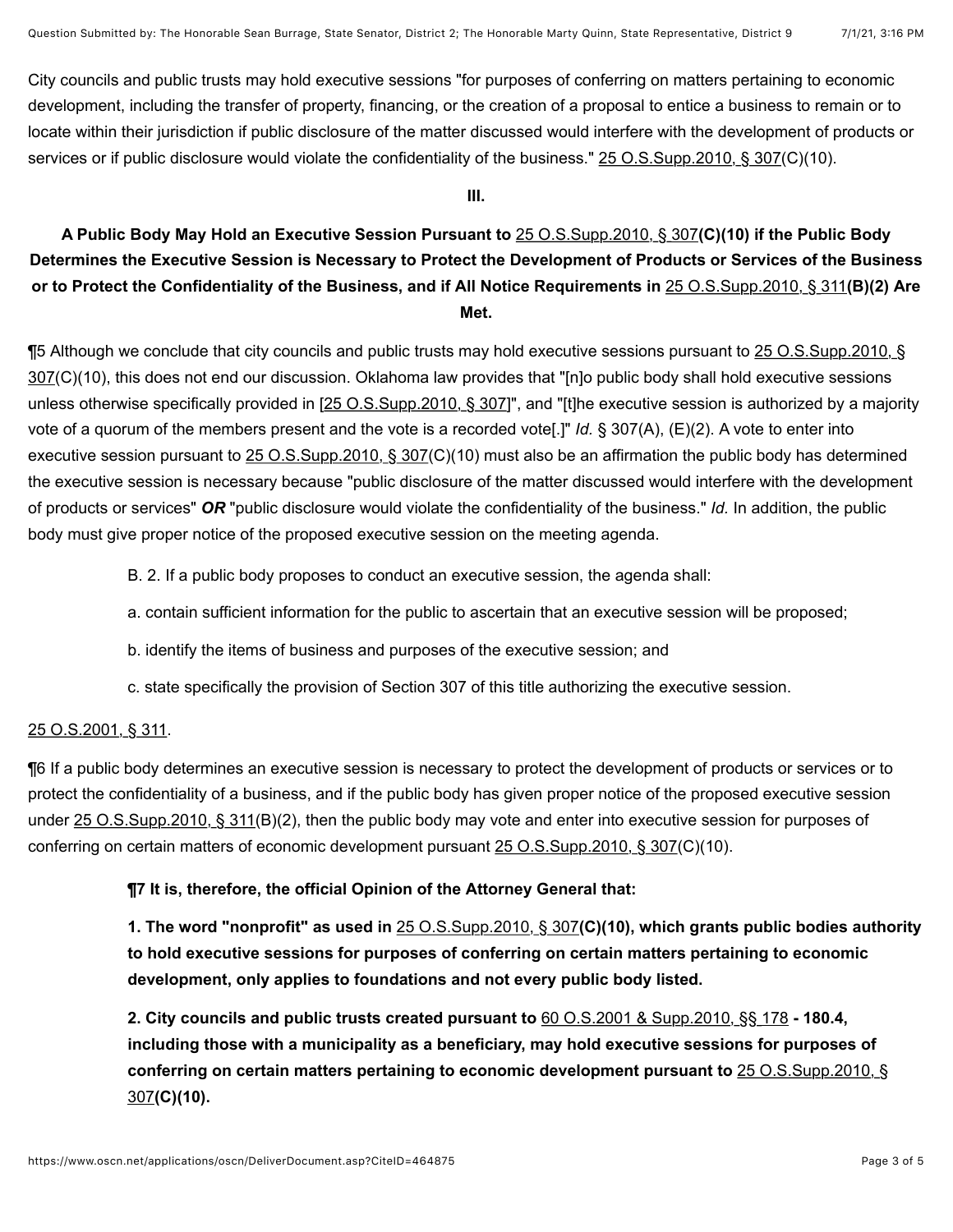**3. If a public body determines an executive session is necessary to protect the development of products or services or to protect the confidentiality of a business, and if the public body has given proper notice of the proposed executive session under** [25 O.S.Supp.2010, § 311](https://www.oscn.net/applications/oscn/deliverdocument.asp?citeid=73436)**(B)(2), then the public body may vote and enter into executive session for purposes of conferring on certain matters of economic development pursuant** [25 O.S.Supp.2010, § 307](https://www.oscn.net/applications/oscn/deliverdocument.asp?citeid=73431)**(C)(10).**

E. SCOTT PRUITT Attorney General of Oklahoma

GEOFFREY D. LONG Assistant Attorney General

#### **FOOTNOTES**

<span id="page-3-0"></span> $1$  "Public body" means the governing bodies of all municipalities located within this state, boards of county commissioners of the counties in this state, boards of public and higher education in this state and all boards, bureaus, commissions, agencies, trusteeships, authorities, councils, committees, public trusts … task forces or study groups in this state supported in whole or in part by public funds or entrusted with the expending of public funds, or administering public property, and shall include all committees or subcommittees of any public body.

#### [25 O.S.Supp.2010, § 304](https://www.oscn.net/applications/oscn/deliverdocument.asp?citeid=73428)(1).

<span id="page-3-1"></span> $^{\textsf{2}}$  $^{\textsf{2}}$  $^{\textsf{2}}$  Although we have concluded that a common sense reading of the statute makes it unnecessary to apply "nonprofit" to every entity, even if "nonprofit" did apply to all entities listed in [25 O.S.Supp.2010, §307](https://www.oscn.net/applications/oscn/deliverdocument.asp?citeid=73431)(C)(10) the result of this inquiry would not change. By their very nature public bodies are nonprofit and are "literally organizations that are not operated for a profit." A.G. Opin. 98-40, at 187.

### *Citationizer Summary of Documents Citing This Document ©*

#### **Cite NameLevel**

None Found.

#### *Citationizer: Table of Authority*

| <b>Cite Name</b>                                    |                            | Level                                                      |                     |  |  |
|-----------------------------------------------------|----------------------------|------------------------------------------------------------|---------------------|--|--|
| <b>Oklahoma Supreme Court Cases</b>                 |                            |                                                            |                     |  |  |
|                                                     | Cite                       | Name                                                       | Level               |  |  |
|                                                     | 1956 OK 221, 301 P.2d 212, | STEMMONS, INC. v. UNIVERSAL C.I.T. CREDIT CORP.            | Cited               |  |  |
|                                                     | 1982 OK 74, 648 P.2d 26,   | Jackson v. Independent School Dist. No. 16 of Payne County | Cited               |  |  |
|                                                     | 1983 OK 66, 665 P.2d 315,  | Cowart v. Piper Aircraft Corp.                             | Cited               |  |  |
| <b>Title 25. Definitions and General Provisions</b> |                            |                                                            |                     |  |  |
|                                                     | Cite                       | Name                                                       | Level               |  |  |
|                                                     | 25 O.S. 304,               | Definitions                                                | Discussed at Length |  |  |
|                                                     | 25 O.S. 307,               | <b>Executive Sessions</b>                                  | Discussed at Length |  |  |
|                                                     | 25 O.S. 311,               | <b>Public Bodies - Notice</b>                              | Discussed at Length |  |  |